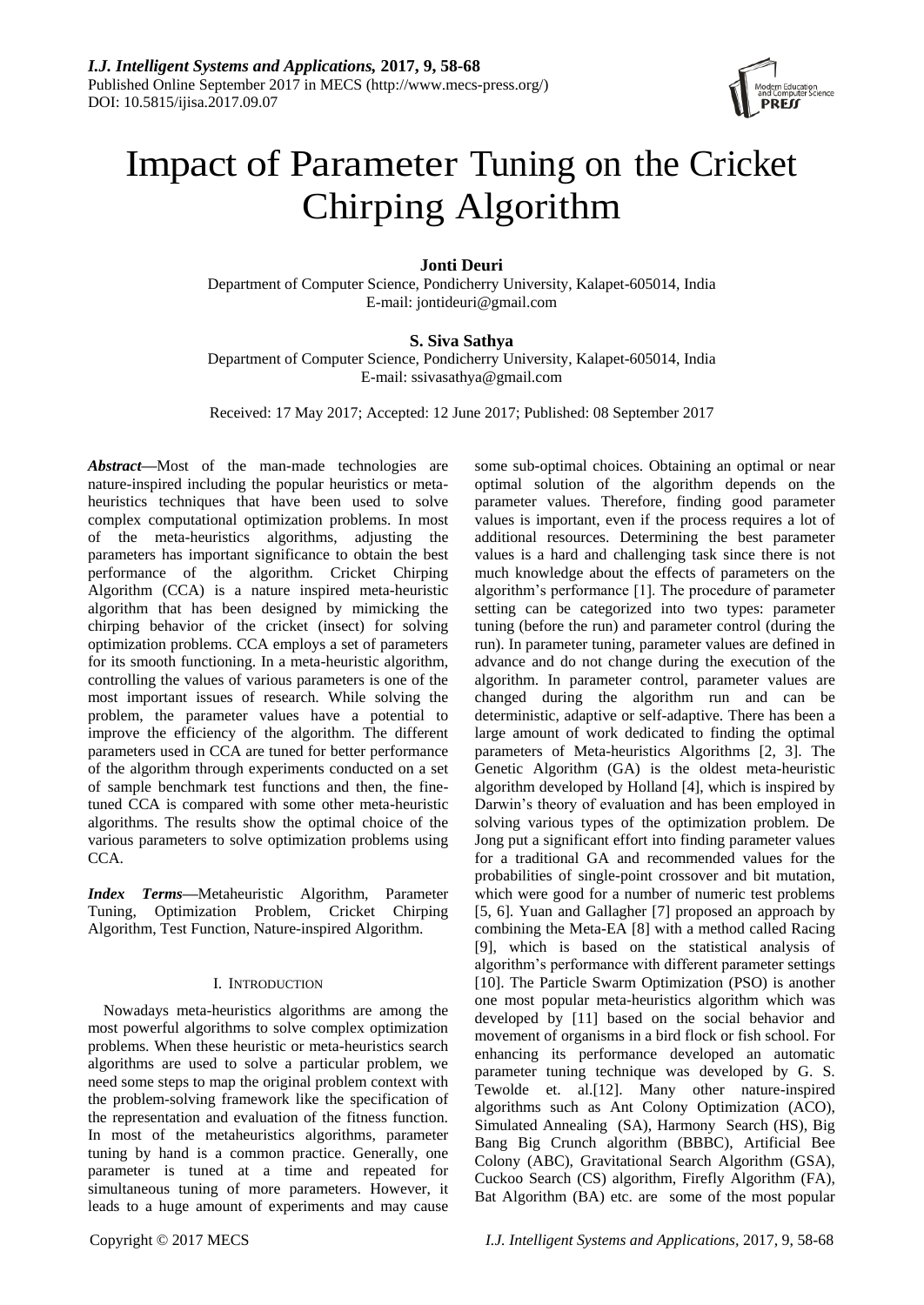optimal meta-heuristic algorithms for solving optimization problem [13-23]. Different authors have fine-tuned the parameters for different problems such as ABC was tuned for energy efficiency optimization in massive MIMO systems, Gaussian noise elimination on digital images [24-26], GA for real world transportation problem, Energy-Minimizing Vehicle Routing Problem, fire tube boiler[27-29], Shuffled Frog Leaping Algorithm Applied to Optimizing Water Distribution Networks [30, 31], Self-Tuning PID(Proportional Integral Derivative) for PMSM (Permanent Magnet Synchronous Motor) Vector Control based on improved KMTOA (kineticmolecular theory optimization algorithm ) [32], PID controller parameter tuning for Superheated Steam Temperature of Power Station Boiler [33], improved PSO tuned PID and Sliding Mode (SMC) classical controllers for the motion control problem of the robotic manipulator [34] etc.

Cricket Chirping Algorithm (CCA) is a new metaheuristic algorithm developed based on the chirping behavior of cricket [35, 36]. Adjustment of different parameters of the meta-heuristics algorithm is usually a time-consuming task which is mostly done by a trial and error approach. In this study, the performance of CCA tests with different values of the parameters like temperature, aggression rate, crossover rate and female selection. The rest of the paper is organized as follows: Section II shows the details of the cricket chirping algorithm. In Section III the impact of different parameters is analyzed in some benchmark test problems and the comparison of experimental results with its counterpart are discussed in Section IV and the article is concluded with future directions in Section V followed by the references.

#### II. CRICKET CHIRPING ALGORITHM

In this section, the details of CCA are explained. First, the natural behavior of cricket is described briefly, followed by the development of CCA, its ability to solve the optimization problem and the movement of the cricket in the search space.

## *A. Cricket's Behavior in Nature*

Crickets are insects that make a sound in summer night that is called as chirping which is scientifically referred to as stridulation. Their body structure and long antennae including jumping hind legs are similar to a grasshopper. Acoustic communication among animal utilizes sound to signal information from one individual to another. Many animals use acoustic signals for intraspecific (within species) communication. For example, birds produce a song, frogs croak, crickets chirp etc. In crickets, generally male cricket produces the chirp by rubbing their forewings (elytra) against each other. The song or chirp of cricket is categorized into different types based on their chirping behavior [37- 39].

*Calling song:* The calling song is produced to attract female cricket for mating which is fairly loud and this is

the chirping that is most commonly heard during summer nights.

*Courtship song:* The courtship song is like a scraping noise of low intensity that is made when a male attempts to mate with a female.

*Copulatory song:* After a successful mating they produce a copulatory song for a brief period.

*Aggressive song:* This song is also called rivalry or triumph song. An aggressive song detects the near presence of male cricket.

Though the cricket chirping is divided into different types, mostly crickets chirp for mainly two reasons: i) for mating and ii) for aggression. They produce Calling Chirp for mating with female crickets and Aggressive Chirp to fight with other male crickets. Fig. 1 shows the behavior of Mating chirp and Aggressive chirp. When the cricket chirps for mating, it produces offspring and when the cricket chirps for aggression, it fights with other male cricket and the winner cricket will survive in the environment.



Fig.1. Crickets behavior: (a) Calling Chirp and (b) Aggressive Chirp

#### *B. Cricket Chirping Algorithm*

Each cricket is assumed to be a solution and is characterized by its position in the search space. Out of the total cricket population, few of them as determined by the user are randomly designated as female population. By nature, only the male crickets can chirp and its chirping rate is based on the outside temperature. The male cricket may chirp for mating or aggression. When they chirp for mating, based on their chirping rate at certain temperature the cricket moves to a new position and mate with females and produce offspring. The offspring represents a new position (solution) of the cricket. By emitting an aggressive song, they fight with other male crickets and the winning cricket will survive in the search space. The cricket which has the highest fitness will be selected as winner cricket. So for simplicity, crickets are assumed to be in two states: they might chirp for mating and for aggression.

First, when the male crickets produce calling chirps for mating, they emit a peculiar sound and the female crickets are attracted and they move towards female cricket. They are allowed to mate and after mating, they produce offspring, which means they are taken to new positions in the search space. The mating process is similar to the crossover process of the genetic algorithm.

Second, when the cricket chirps for aggression, they emit an aggressive chirp and other male crickets are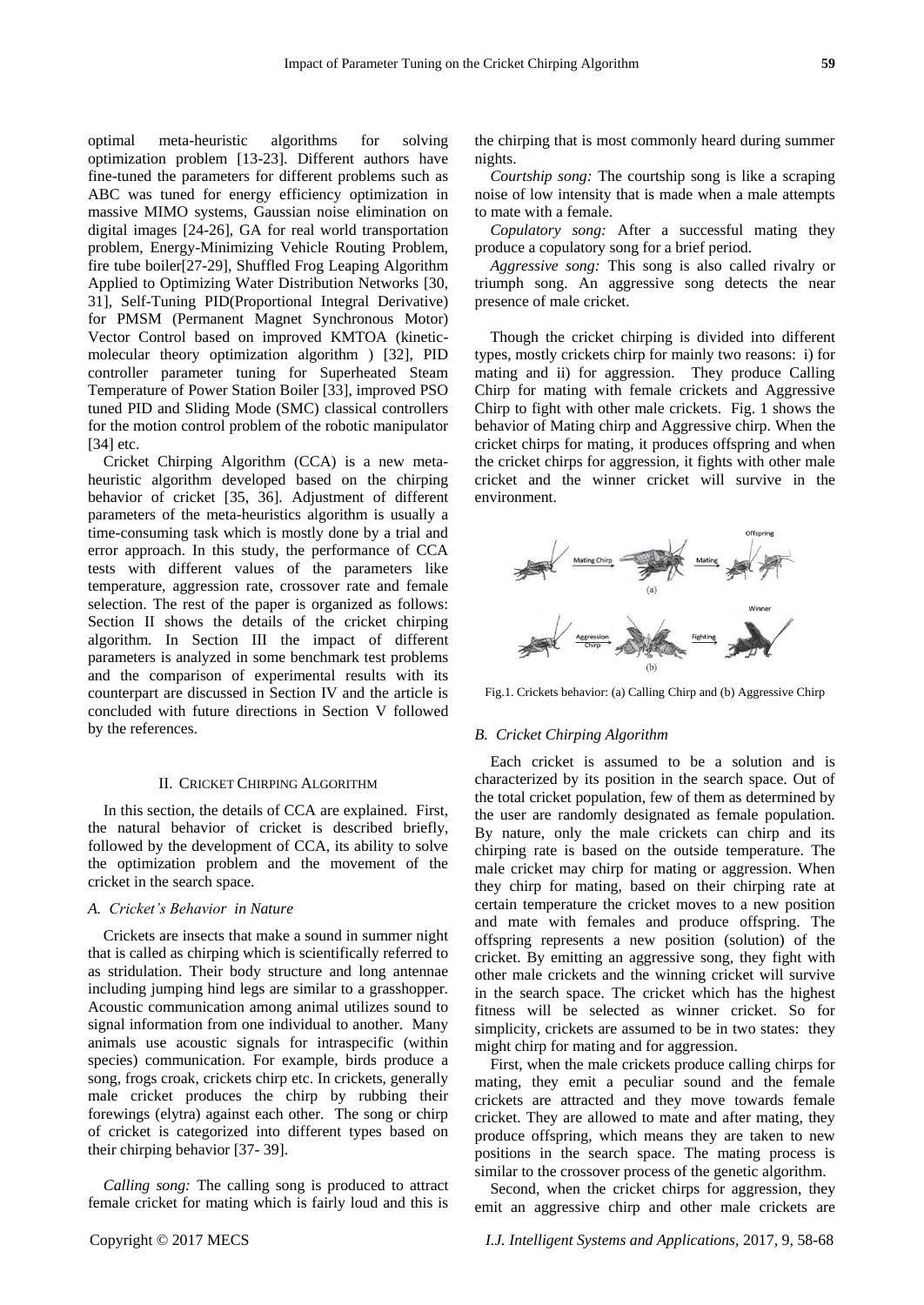warned and female crickets will move away. All crickets may not be chirping for aggression. For simplicity, we can use a simple representation that the probability of chirping for aggression is  $A_r$ , which is in between [0, 1]. When cricket chirps for aggression, it is assumed that they randomly walk to another male cricket and fight. The winning cricket takes the place of the solution and removes the loser cricket.

The fitness of the male cricket is calculated based on their attractiveness and replace the position of low fit cricket with high fit cricket. The aim is to use the new and potentially better solutions (cricket) to replace a not so good solution. The attraction is based on the loudness of the chirping sound. The chirping sound is calculated based on the environment temperature and the cricket moves to the new position.

#### *C. Movement of Cricket*

For the cricket movements, the rules to update the positions  $x_i$  and velocities  $v_i$  in a d-dimensional search space have to be defined. An American physicist and naturalist, Amos Emerson Dolbear developed a relationship between air temperature and the chirping rate of cricket [40]. The chirping of crickets is related to temperature, as well as age and mating success. Dolbear expressed the relationship using (1) or (2) which provides a way to estimate the temperature  $T_c$  in degrees Celsius and degrees Fahrenheit  $T_f$  from the number of chirps per unit time *N<sup>c</sup>* :

$$
Tc = 10 + \frac{Nc - 40}{7}
$$
 (1)

Or,

$$
T_f = 50 + \frac{Nc - 40}{4} \tag{2}
$$

The chirping rate is derived by using Dolbear's law in a certain temperature *Tc,*

$$
Nc = (Tc - 10) * 7 + 40 \tag{3}
$$

Since the chirping rate is the number of chirps per unit time, it is assumed to be the frequency of the cricket's chirp. From the frequency calculate the velocity of the cricket as follows:

$$
v_i = Nc * \lambda \tag{4}
$$

Here,  $\lambda$  is the wavelength, the gap between one chirp to another chirp which is uniformly drawn. From the velocity, we calculate the step size (*st*) by using (5).

$$
st_i = v_i + (x_i - x^*) * \alpha \tag{5}
$$

Where  $\alpha=0.01$  is a constant value which is used to control the movements of the cricket within a bounded

space and  $x_i$  is the current position and  $x^*$  is the best position ever encountered by the cricket. Then the cricket will move to the new position by using the following formula:

$$
x_{i+1} = x_i + st_i \tag{6}
$$

Equations (1)-(6) are used when the cricket chirps for mating and they change their step size according to the chirping rate at a certain temperature. The mating process is similar to the crossover operator of the genetic algorithm.

Table 1. Algorithm of CCA

| Algorithm for $CCA()$                                         |
|---------------------------------------------------------------|
| <b>Begin</b>                                                  |
| <b>Input:</b> fc $(x)$ : Objective function; n: Total         |
| Number of crickets; $T_c$ : Temperature; $A_r$ :              |
| Aggression Rate; C <sub>r</sub> : Crossover Rate; k: No.      |
| of female crickets $F_s$                                      |
| 1. Randomly Initialize the crickets position $x_i$ ;          |
| 2. Calculate the fitness of the crickets;                     |
| 3. Choose k crickets as female crickets $F_{s}$ .             |
| 4. While (stopping criteria not met)                          |
| a. Chirp for mating                                           |
| //Call procedure calling-chirp();                             |
| b. Mate with female crickets                                  |
| $\frac{1}{2}$ call procedure mating();                        |
| c. Allow the male crickets to chirp for aggression            |
| procedure aggr-chirp()<br>//Call                              |
| d. Compute the fitness of the crickets;                       |
| e. Rank the crickets and find the current best;               |
| 5. End while                                                  |
| 6. Return the global best cricket at termination              |
| End                                                           |
|                                                               |
| Procedure calling-chirp()                                     |
| <b>Begin</b><br>For every male cricket                        |
|                                                               |
| • Calculate the $N_c$ and $v_i$ using (3) and (4);            |
| • Calculate the $st_i$ using (5);                             |
| • Move each cricket to the new position using (6)             |
| • Return crickets in the new position;                        |
| <b>End For</b>                                                |
| End                                                           |
| Procedure mating ()                                           |
| <b>Begin</b>                                                  |
| • Randomly choose a cut point in both male cricket $M_i$      |
| and female cricket $F_s$ .                                    |
| • Exchange the genetic materials of both $M_i$ and $F_s$ with |
| reference to their cut points to produce two new              |
| offspring; // Similar to crossover in GA//                    |
| Return the best of the two offspring and the parents as the   |
| new cricket (position);                                       |
| End                                                           |
|                                                               |
| Procedure aggr-chirp()                                        |
| <b>Begin</b>                                                  |
| if rand $>A_r$                                                |
| //rand is a random number within $[0]$<br>-11                 |
| • Choose a random cricket.                                    |
| //Conduct a tournament between them.                          |
| Fight with other male crickets.                               |
| Return the winner cricket.                                    |
| End                                                           |
| End                                                           |
|                                                               |

In the aggressive Chirp phase, the male cricket is allowed for aggression with aggression rate  $A_r$ , it is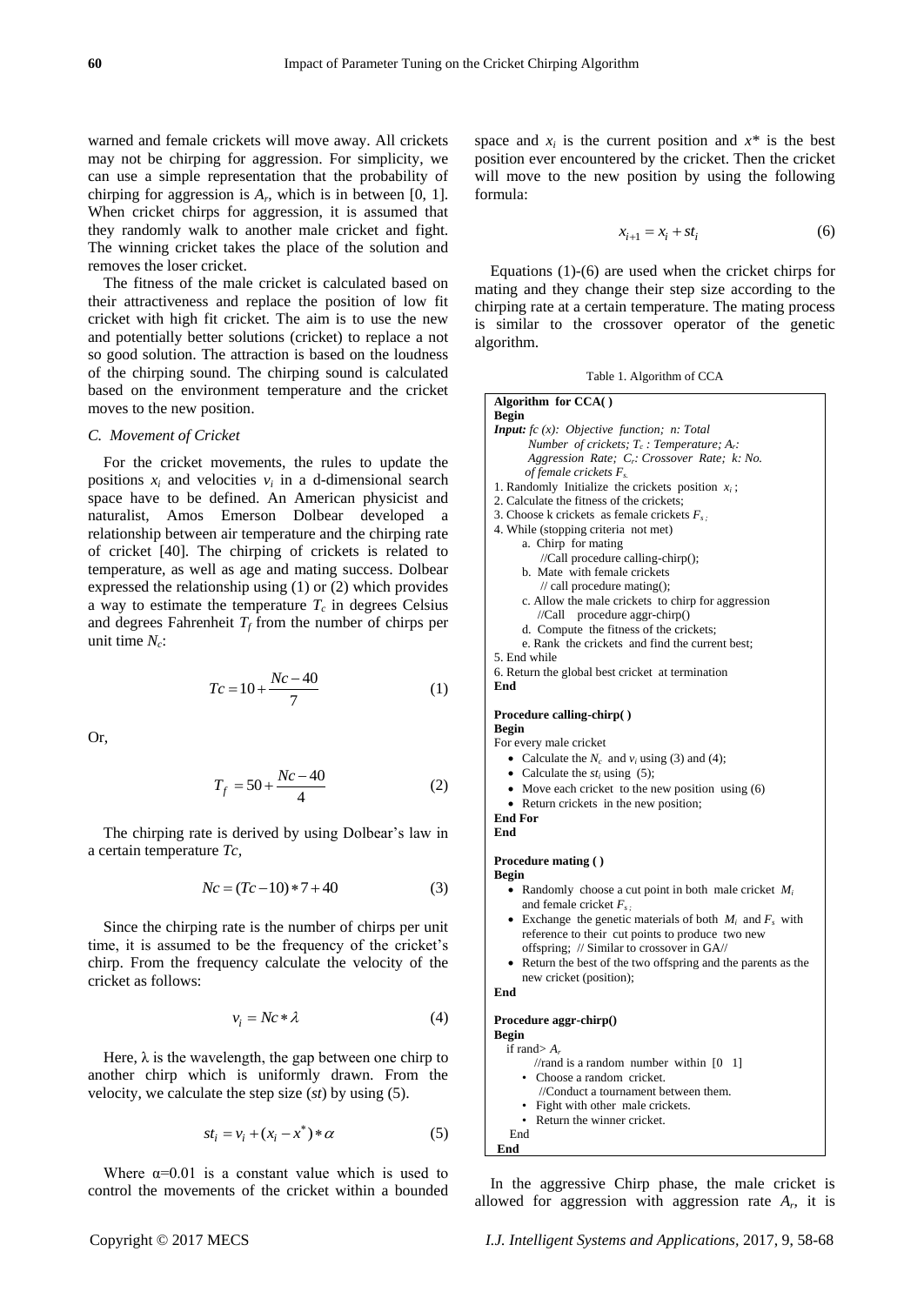assumed that when the cricket chirps for aggression, they move to a new position using a random walk to another male cricket and make combat. The fittest cricket will be the winner and survive in the search space. Table 1 shows the pseudo code of the Cricket Chirping Algorithm.

## III. IMPACT OF VARIOUS PARAMETERS OF CCA

Generally, meta-heuristic algorithms have several parameters to be fine-tuned. CCA has parameters like Temperature *(Tc)*, Aggression Rate *(Ar)*, Crossover Rate  $(C_r)$  and Female Selection  $(F_s)$ . This section analyses the impact of these parameters on the performance of the CCA. The values of each parameter are varied by keeping other parameters fixed. To fix the parameters for CCA the performance of different parameter values are studied on the benchmark mathematical function, namely Alpine, Beale, Goldstein and Price, Rastrigin, Sphere, and Tripod function. Brief descriptions of these functions are given below and the 3D view for a two-dimensional graph representation of each function is shown in Fig.2.





Fig.2. Two-dimensional graph representation of the test functions

# *A. Test Functions*

*Alpine1Functions:* This is a multimodal minimization problem defined as follows:

$$
f(x) = \sum_{i=1}^{d} |x_i \sin(x_i) + 0.1x_i|
$$
 (7)

Here, *d* represents the number of dimensions and  $x_i$ *[−10, 10]* for *i* = *1, ., d.* The Global optimum is  $f_{min} = 0$ for  $x_i = 0$ ,  $i = 1, ..., n$ .

*Beale Function (Hedar, N.D.):* It is a continuous, differentiable, non-separable, non-scalable, unimodal function. The function is defined as follows:

function. The function is defined as follows:  

$$
f(x) = (1.5 - x_1 + x_1x_2)^2 + (225 - x_1 + x_1x_2^2)^2 + (2625 - x_1 + x_1x_2^3)^2
$$
(8)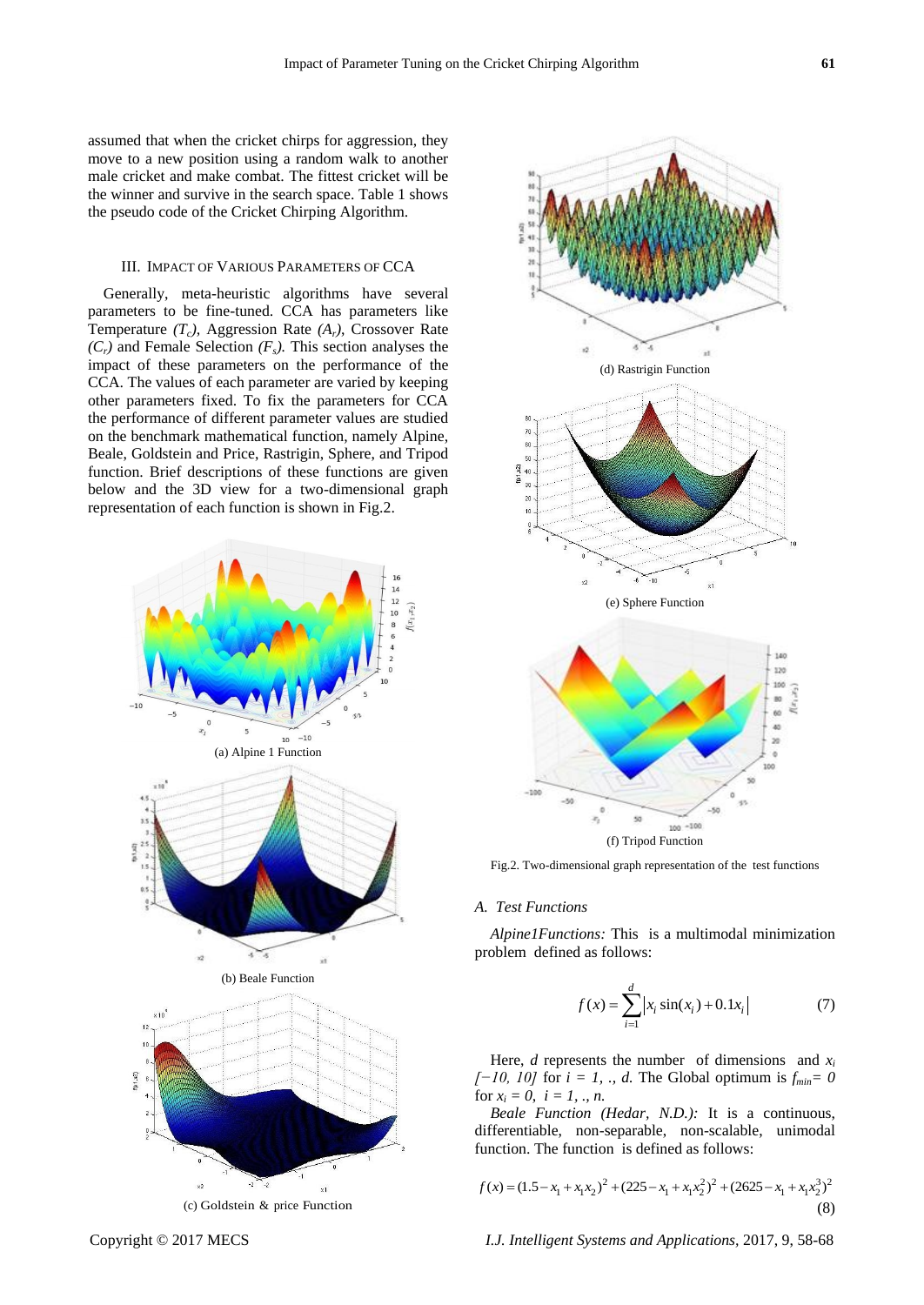*Goldstein & Price Function:* The function Goldstein & Price returns the value:

$$
f(x) = [1 + (x_0 + x_1 + 1)^2 (19 - 14x_0 + 3x_0^2 - 14x_1 + 6x_0x_1 + 3x_1^2)] \times
$$
  
\n
$$
[30 + (2x_0 - 3x_1)^2 (18 - 32x_0 + 12x_0^2 + 48x_1 - 36x_0x_1 + 27x_1^2)]
$$
  
\n(9)

With domain *-2*  $|x_i| \leq 2$  and the global minimum  $f_{min} =$ *3* at the point (0,−1).

*Rastrigin function:* The Rastrigin function has several local minima. It is highly multimodal, but the locations of the minima are regularly distributed. It is shown in the figure in its two-dimensional form. The function is given below:

$$
f(x) = 10n + \sum_{i=1}^{d} x_i^2 - 10\cos(2\pi x_i)
$$
 (10)

The range is  $-5.12 \le x_i \le 5.12$  and global minimum  $f_{min} = 0$  at the point  $(0, \ldots, 0)$ 

*Sphere Function:* It is a continuous, convex and unimodal function. This function has d local minima except for the global one.

$$
f(x) = \sum_{i=1}^{d} x_i^2
$$
 (11)

Where,  $x_i \in [-5.12, 5.12]$  for all  $i = 1, \ldots, d$ . The Global Minimum  $f(x*) = 0$ , at  $x* = (0, \ldots, 0)$ .

*Tripod Function:* It is a semi-continuous problem. The global minimum is  $f_{min} = 0$  on (0, -50). It is theoretically easy, this problem is, in fact, difficult for a lot of algorithms that are trapped in the two local minima. Here, d represents the number of dimensions and  $x_i \in [-100, 100]$ for  $i=1,...,d$ .

$$
f(x) = \begin{bmatrix} p(x_2) * (1 + p(x_1)) \\ abs(x_1 + 50 * p(x_2) * (1 - 2 * p(x_1))) \\ + abs(x_2 + 50 * (1 - 2 * p(x_2))) \end{bmatrix}
$$
 (12)

#### *B. Impact of Temperature (Tc)*

The cricket's chirp depends on the outside temperature. Generally, the higher the temperature of environment the higher the chirping rate. Here the cricket is allowed to chirp in different temperatures. The temperature is taken as 10, 20, 30, 40, 50, 60, 70, 80, 90 and 100. The program is run for 100 times for every temperature value to find the global optimal value and the average number of iterations is calculated. In Fig.3(a)-(f) the effect of the different temperature values is shown.



Fig.3. The number of iterations to find the global optimal value of the test Functions in different Temperature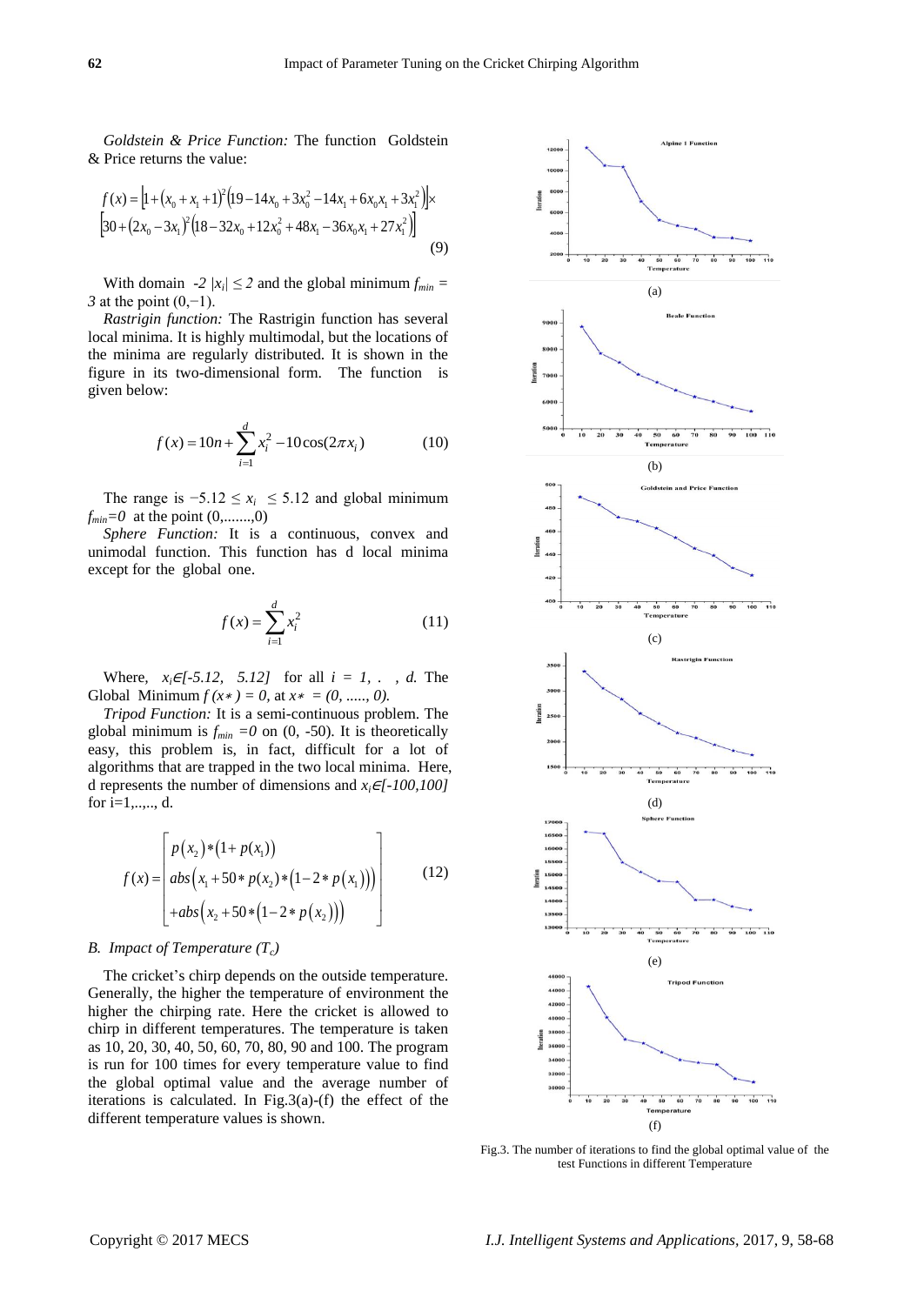From the graph shown in Fig. 3, it is visible that when the temperature is increased the number of iterations needed to find the optimal value is reduced for all functions. So we fixed the temperature between 90 to 100.

# *C. Impact Of Aggression Rate (Ar )*

When the cricket wants to fight, it makes the aggressive chirp. Since not all the crickets chirp for aggression, it is needed to choose the aggression rate *(Ar).* Having analyzed, the performance of CCA is better at a higher temperature. This experiment analyzed the impact of different aggression rate *A<sup>r</sup>* at the temperature  $(T_c=100)$ . The probability of aggression rate is varied like 0.01, 0.05, 0.10, 0.15, 0.20, 0.25, 0.30, 0.35, 0.40, 0.45, 0.50, 0.55, 0.60, 0.65, 0.70, 0.75, 0.80, 0.85, 0.90, 0.95 and 0.99. The program is run 100 times for all test functions with every  $A_r$  value and the average iterations to find the global minima are calculated. Fig. 4(a)-(f) shows how the aggression rate affects the results in different functions.





Fig.4. The number of iterations to find the global optimal value of the test Functions in different Aggression rate

From the graph, it is shown that in the lower value of aggression rate, the number of iterations needed for optimization is less. CCA is showing better results at aggression rate 0.05, 0.10, and 0.15. Based on the results, [0.05 to 0.25] is considered as the aggression rate for low dimensional problems.

#### *D. Impact of Crossover Rate (Cr)*

After making the calling song, the female and male crickets undergo the mating process. The crossover is done using different crossover rates *(Cr).* Generally, crossover rate is high in GA. So the program is tested for crossover rate 0.50, 0.55, 0.60, 0.65, 0.70, 0.75, 0.80, 0.85, 0.90, 0.95 and 0.99 having temperature rate 100 and aggression rate 0.15. The performances of different crossover rate in each test functions are shown in Fig.5 (a)-(f). The process is same as in Section III (B) and Section III(C).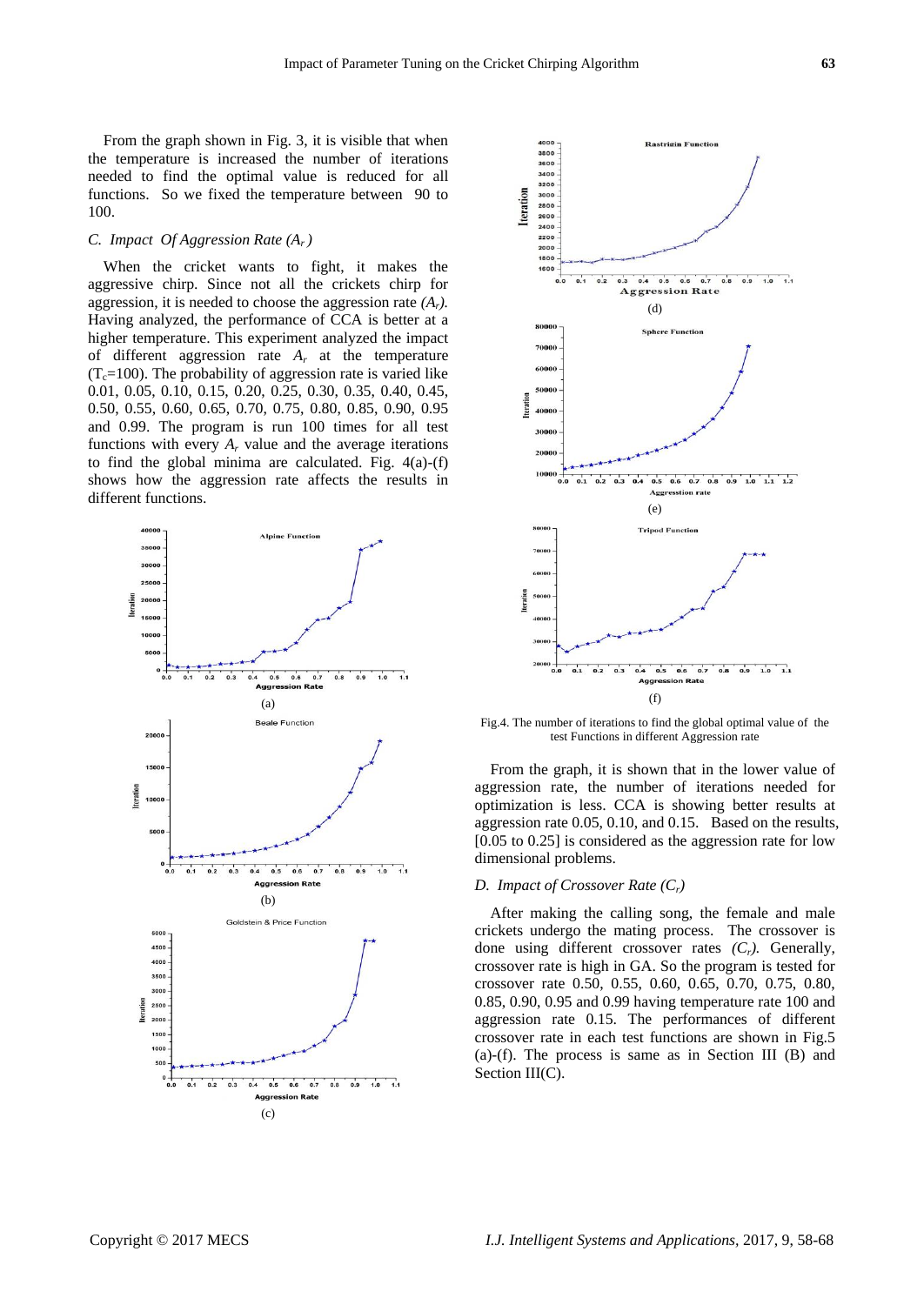

Fig.5. The number of iterations to find the global optimal value of the test Functions in different Crossover Rate

From the figure, it is shown that the higher crossover rate from 0.75 to 0.85 is showing good performance. So the crossover rate  $(C_r)$  would be fixed in 0.80.

#### *E. Female Selection (Fs)*

In CCA, only the male cricket chirps for mating. To perform the mating operation the male crickets have to choose the female crickets. The selection of female  $(F_s)$ crickets may be done in different ways. The CCA is tested for the following female cricket selection methods.

*Random Female Selection:* In this method, 50% of the total crickets are randomly chosen as female crickets and allowed to mate with male crickets randomly.

*Best Fit selection:* In the best fit selection process the highest fit cricket is selected as female cricket and makes the crossover process in two ways. First, the female cricket is allowed to mate with all the male crickets and second, allow mating only with one male cricket which is randomly chosen.

*Lowest fit Selection:* In the lowest fit process the worst cricket is selected as female cricket and allowed to mate. Since this selection does not converge to the optimal fitness value, it is not considered for female selection.

The program is run for 100 iterations for the Random Selection method and Best Fit Selection method (both mating with one cricket and all cricket). The fitness value of selection methods for all the test functions is run 100 iterations and the graph of convergence to the optimal solution is shown in Fig.6(a)-(f). It is clearly observed from the graph that the Best Fit Selection scheme mating with all male crickets, offers better results in terms of convergence or speed.

From the experiment conducted, the best CCA parameter found are listed in Table 2. Using these CCA parameter values, the CCA Algorithm is compared with other meta-heuristic Algorithm in the next section.

Table 2. Parameter values of CCA

| <b>Parameter Name</b>   | Value                                               |  |
|-------------------------|-----------------------------------------------------|--|
| Temperature             | 100                                                 |  |
| Aggression rate         | 0.15                                                |  |
| Crossover rate          | 0.80                                                |  |
| <b>Female Selection</b> | Best cricket as female and mate<br>with all cricket |  |

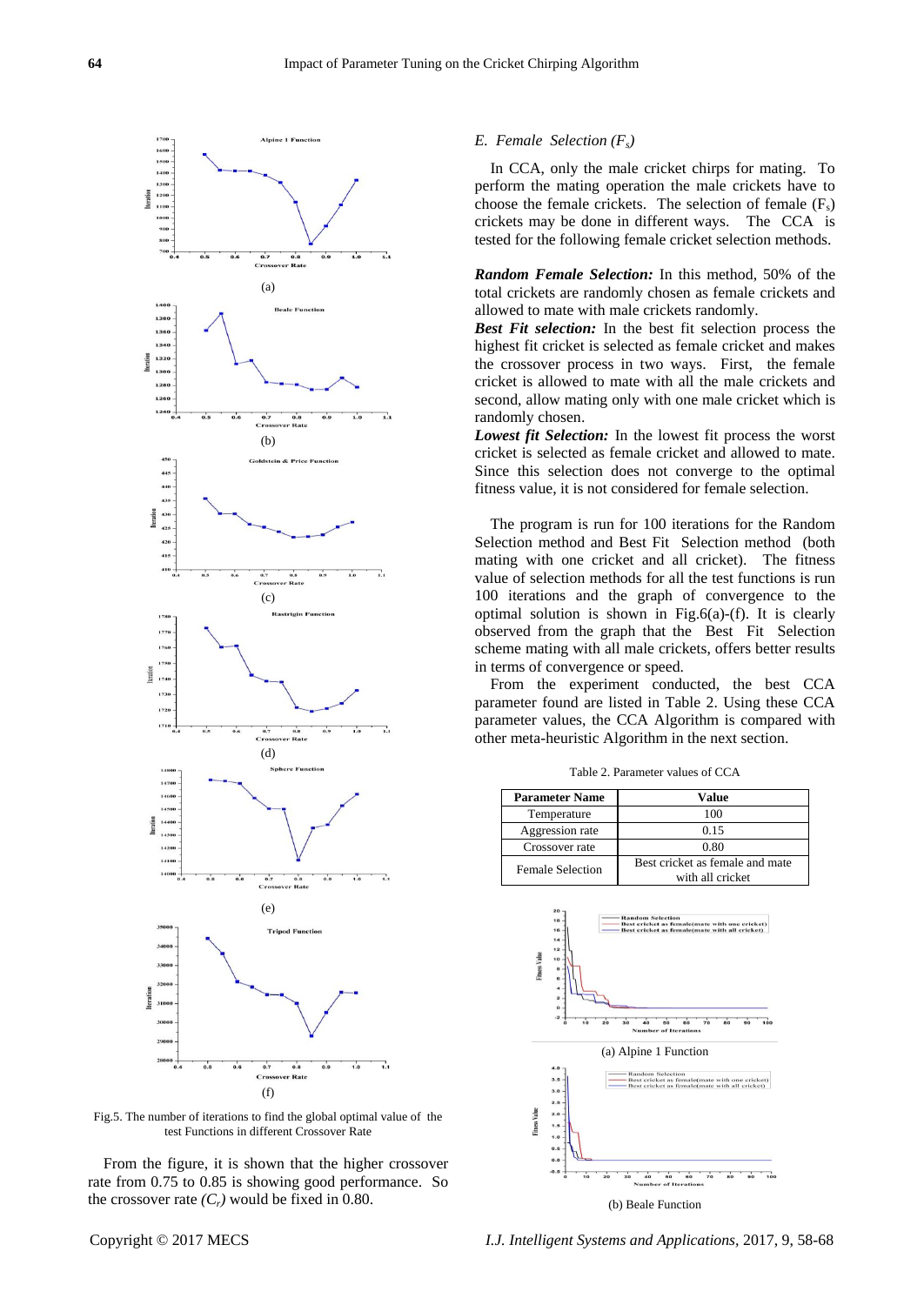

Fig.6. The fitness value of test Functions with different female selection methods

## IV. COMPARISON OF CCA WITH OTHER META-HEURISTIC **ALGORITHMS**

After fine-tuning the optimal parameter values for CCA, the algorithm is compared with the popular metaheuristic algorithms to show the betterment of CCA. Bat Algorithm (BA) and Cuckoo Search (CS) Algorithm are considered in comparison with CCA as they are recent and popular algorithms. GA and PSO have not been compared here since the BA and CS show better results compared to them [21, 22]. The BA was developed based on the echolocation behavior of bats. The bat flies in search of its prey with a velocity  $v_i$  at position (solution)  $x_i$  with varying frequency. It has loudness  $A_i$ and pulses emission rate  $r_i$ . In BA, the balance between exploration and exploitation is controlled by tuning algorithm-dependent parameters and uses a frequencytuning technique to control the dynamic behavior of a

swarm of bats. For BA the loudness and pulse are set to 0.5 and the minimum and maximum frequency is taken as 0 and 2.

The CS algorithm was developed based on the breeding behavior of cuckoo in combination with the Levy flight behavior of some birds. Some species of Cuckoo birds lay their eggs in communal nests. If a host bird discovers the eggs are not their own, they will either throw these alien eggs away or simply abandon its nest and build a new nest elsewhere. CS has three idealized rules. First, each cuckoo lays one egg at a time, and dump its egg in the randomly chosen nest. Second, the best nests with the high quality of eggs will carry over to the next generations. And Third, the number of available host nests is fixed and the egg laid by a cuckoo is discovered by the host bird with probability  $p_a \in [0,1]$ . In the CS algorithm, the discovery rate of the alien egg is taken as 0.25.

The CCA, BA, and CS are run for every test function using the above-mentioned parameter values. The convergence toward the optimal value of each algorithm for all functions in 100 generations are shown in Fig.7 (a)-(f). The fitness value of each algorithm for the benchmark test functions in 100 generations is shown in Table 3. The CCA shows better fitness values compared to the BA and CS.

Table 3. Comparison of fitness value of CCA with BA and CS in 100 generations

| <b>Function</b>  | Fitness Value $(f_{min})$ |            |            |  |
|------------------|---------------------------|------------|------------|--|
| Name(f(x))       | BA                        | <b>CS</b>  | <b>CCA</b> |  |
| Alpine 1         | 1.17E-08                  | $2.02E-08$ | $2.52E-21$ |  |
| <b>Beale</b>     | 1.63E-08                  | 5.66E-07   | 8.93E-17   |  |
| Goldstein        |                           | 3          |            |  |
| <b>Rastrigin</b> | 2.37E-06                  | 0.000322   | 7.11E-15   |  |
| <b>Sphere</b>    | 7.17E-06                  | 4.67E-09   | 7.03E-23   |  |
| <b>Tripod</b>    | 0.000146                  | 0.008835   | 3.87E-11   |  |

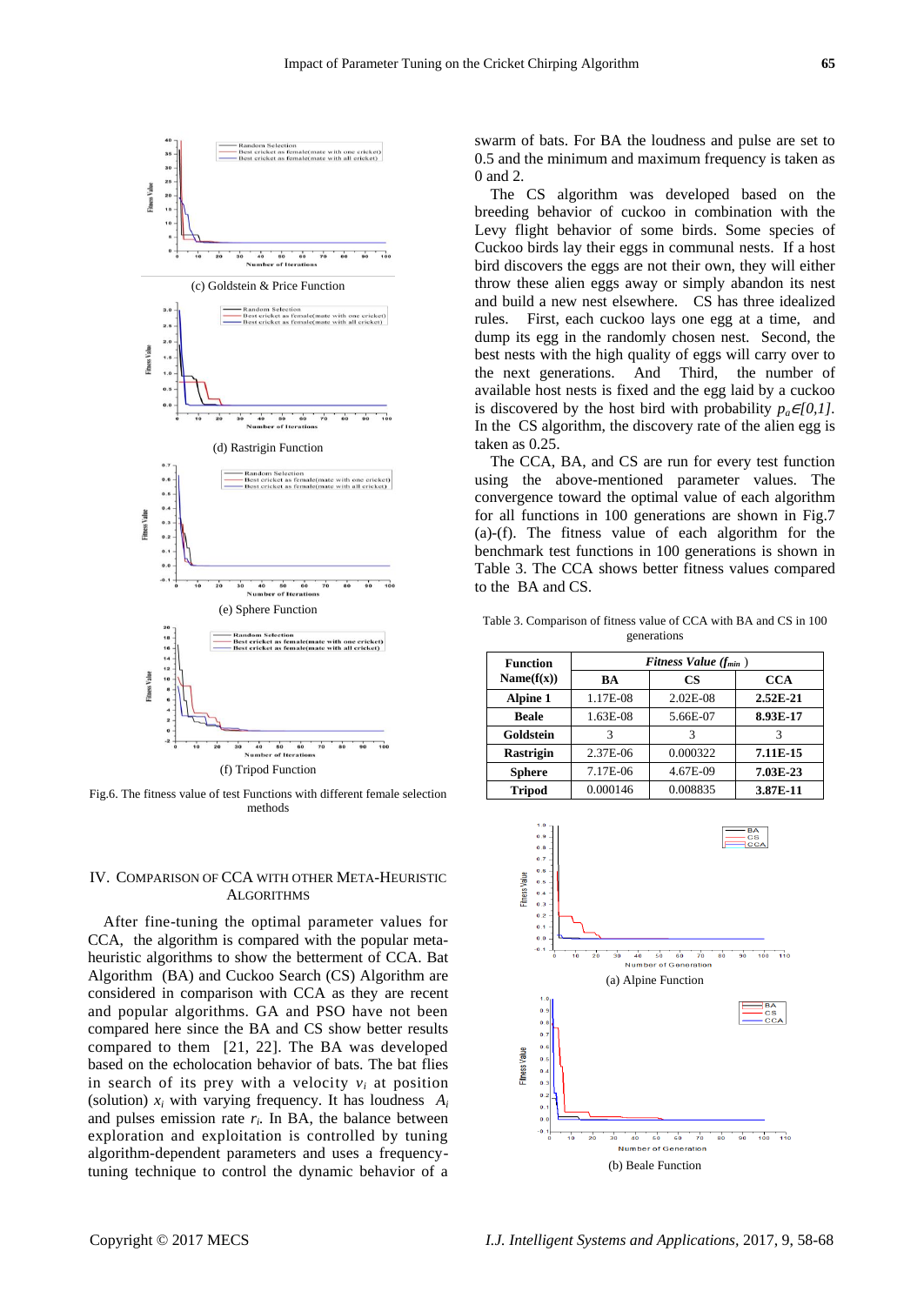

Fig.7. Fitness value of BA, CS, and CCA for each test function

## V. CONCLUSIONS

This paper analyzes the impact of the various parameters used in CCA. The parameters *viz.,* environmental Temperature *T<sub>c</sub>*, Aggression Rate *A<sub>r</sub>*, Crossover Rate *C<sup>r</sup>* and Female Selection *F<sup>s</sup>* have an effective contribution in the performance of CCA. When comparing the initial and final set of parameters, it is found that the final set provides better results than the initial parameter configuration for the problem under study. As per the analysis of the experiments, the higher the temperature, the higher the fitness value of the crickets. The cricket produces high-frequency sound in high temperatures. But, in low aggression rate, it shows better performance for low dimension problems. In female selection, the best fit female selection converges faster compared to other female selection schemes. The values obtained through various experimental settings could be fixed as the standard parameters for the CCA

algorithm in future. The comparison with its counterparts also shows that CCA performs better than others and hence it could be used as a good optimization technique. In future, CCA can be extended to solve multi-objective optimization problem and it can be applied in different areas.

#### ACKNOWLEDGMENT

This work is supported by the University Grants Commission (UGC) under the Rajiv Gandhi National Fellowship (RGNF) scheme, India.

#### **REFERENCES**

- [1] Nannen, Volker, Selmar Smit, and Agoston Eiben. "Costs and benefits of tuning parameters of evolutionary algorithms." *Parallel Problem Solving from Nature–PPSN X* (2008): 528-538. doi: 10.1007/978-3-540-87700-4\_53
- [2] Fallahi, M., S. Amiri, and M. Yaghini. "A parameter tuning methodology for metaheuristics based on design of experiments." *International Journal of Engineering and Technology Sciences* 2, no. 6 (2014): 497-521.
- [3] Eiben, Agoston E., Zbigniew Michalewicz, Marc Schoenauer, and James E. Smith. "Parameter control in evolutionary algorithms." In *Parameter setting in evolutionary algorithms*, pp. 19-46. Springer Berlin Heidelberg, 2007. doi 10.1007/978-3-540-69432-8\_2.
- [4] Holland, John H. *Adaptation in natural and artificial systems: an introductory analysis with applications to biology, control, and artificial intelligence*. MIT press, 1992.
- [5] DeJong, K. A. "Analysis of the Behavior of a Class of Genetic Adaptive Systems. Dept." *Computer and Communication Sciences, University of Michigan, Ann Arbor* (1975).
- [6] Grefenstette, John J. "Optimization of control parameters for genetic algorithms." *IEEE Transactions on systems, man, and cybernetics* 16, no. 1 (1986): 122-128. doi: 10.1109/TSMC.1986.289288
- [7] Yuan, Bo, and Marcus Gallagher. "A hybrid approach to parameter tuning in genetic algorithms." In *Evolutionary Computation, 2005. The 2005 IEEE Congress on*, vol. 2, pp.1096-1103. IEEE, 2005. doi: 10.1109/CEC.2005. 1554813
- [8] Back, Thomas. *Evolutionary algorithms in theory and practice: evolution strategies, evolutionary programming, genetic algorithms*. Oxford university press, 1996.
- [9] Maron, Oded, and Andrew W. Moore. "The racing algorithm: Model selection for lazy learners." In *Lazy learning*, pp. 193-225. Springer Netherlands, 1997. doi 10.1007/978-94-017-2053-3\_8.
- [10] Birattari, Mauro, Thomas Stützle, Luis Paquete, and Klaus Varrentrapp. "A racing algorithm for configuring metaheuristics." In *Proceedings of the 4th Annual Conference on Genetic and Evolutionary Computation*, pp. 11-18. Morgan Kaufmann Publishers Inc., 2002.
- [11] Poli, Riccardo, James Kennedy, and Tim Blackwell. "Particle swarm optimization." *Swarm intelligence* 1, no. 1 (2007): 33-57.doi: 10.1007/s11721-007-0002-0
- [12] Tewolde, Girma S., Darrin M. Hanna, and Richard E. Haskell. "Enhancing performance of PSO with automatic parameter tuning technique." In *Swarm Intelligence Symposium, 2009. SIS'09. IEEE*, pp. 67-73. IEEE, 2009. doi: 10.1109/SIS.2009.4937846
- [13] Dorigo, Marco, Vittorio Maniezzo, and Alberto Colorni.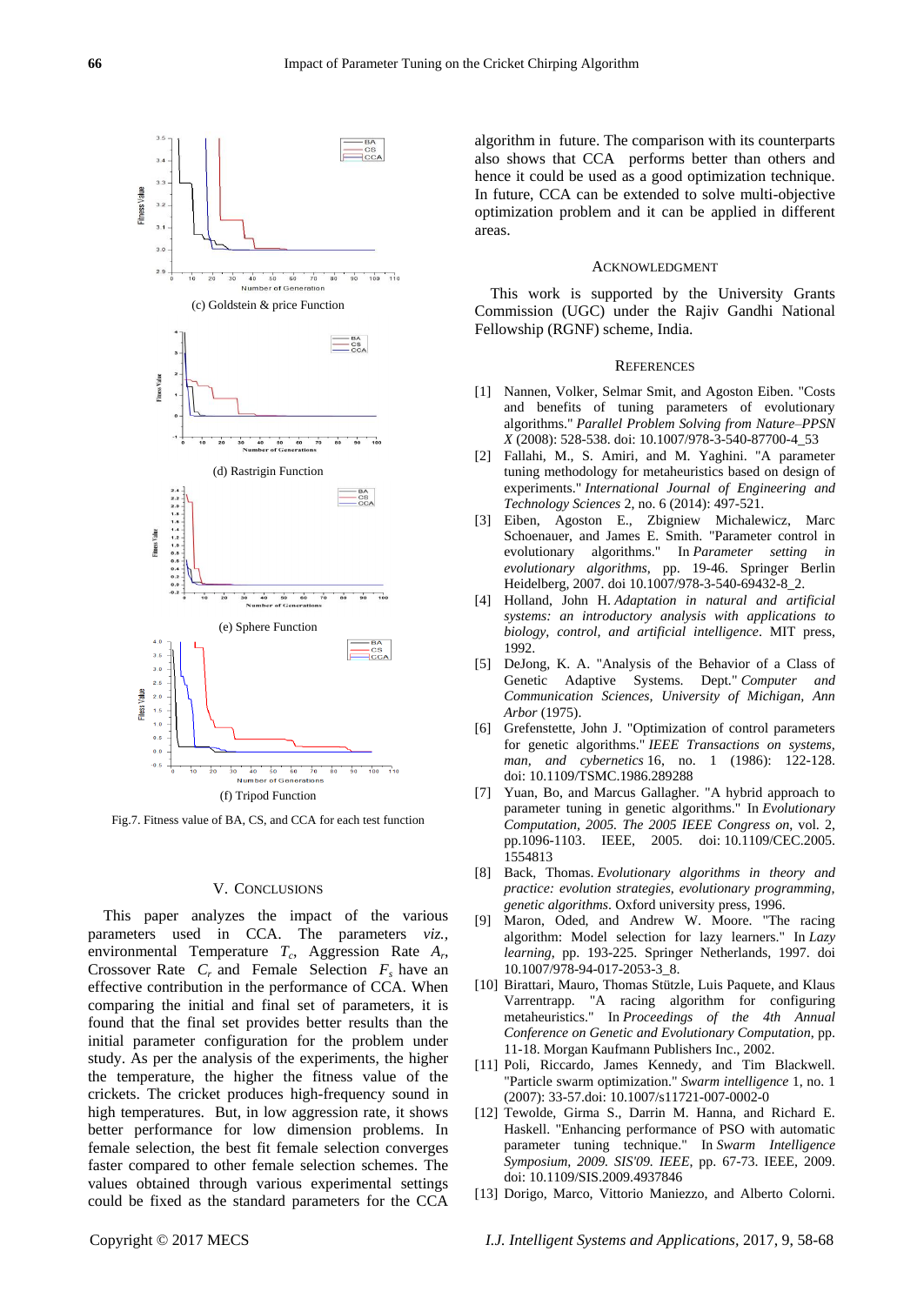"Ant system: optimization by a colony of cooperating agents." *IEEE Transactions on Systems, Man, and Cybernetics, Part B (Cybernetics)* 26, no. 1 (1996): 29-41. doi: 10.1109/3477.484436

- [14] Wong, Kuan Yew. "Parameter tuning for ant colony optimization: a review." In *Computer and Communication Engineering, 2008. ICCCE 2008. International Conference on*, pp. 542-545. IEEE, 2008.
- [15] Kirkpatrick, Scott, C. Daniel Gelatt, and Mario P. Vecchi. "Optimization by simulated annealing." *science* 220, no. 4598 (1983): 671-680.
- [16] Geem, Zong Woo, Joong Hoon Kim, and G. V. Loganathan. "A new heuristic optimization algorithm: harmony search." *Simulation* 76, no. 2 (2001): 60-68.
- [17] Erol, Osman K., and Ibrahim Eksin. "A new optimization method: big bang–big crunch." *Advances in Engineering Software* 37, no. 2 (2006): 106-111.
- [18] Karaboga, Dervis, and Bahriye Basturk. "A powerful and efficient algorithm for numerical function optimization: artificial bee colony (ABC) algorithm." *Journal of global optimization* 39, no. 3 (2007): 459-471. doi: 10.1007/s10898-007-9149-x
- [19] Karaboga, Dervis, and Bahriye Basturk. "On the performance of artificial bee colony (ABC) algorithm." *Applied soft computing* 8, no. 1 (2008): 687- 697. doi.org/10.1016/j.asoc.2007.05.007
- [20] Rashedi, Esmat, Hossein Nezamabadi-Pour, and Saeid Saryazdi. "GSA: a gravitational search algorithm." *Information sciences* 179, no. 13 (2009): 2232-2248. doi:10.1016/j. ins.2009.03.004
- [21] Yang, Xin-She, and Suash Deb. "Cuckoo search via Lévy flights." In *Nature & Biologically Inspired Computing, 2009. NaBIC 2009. World Congress on*, pp. 210-214. IEEE, 2009. doi: 10.1109/NABIC.2009.5393690
- [22] Yang, Xin-She. "A new metaheuristic bat-inspired algorithm." *Nature inspired cooperative strategies for optimization (NICSO 2010)* (2010): 65-74. doi 10.1007/978-3-642-12538-6\_6
- [23] Yang, Xin-She. "Firefly algorithms for multimodal optimization." In *International symposium on stochastic algorithms*, pp. 169-178. Springer Berlin Heidelberg, 2009. doi: 10.1007/978-3-642-04944-6\_14
- [24] Bouchibane, F. Z., and M. Bensebti. "Parameter tuning of Artificial Bee Colony algorithm for energy efficiency optimization in massive MIMO systems." *Detection Systems Architectures and Technologies (DAT), Seminar on*. IEEE, 2017 doi: 10.1109/DAT.2017.7889188 .
- [25] Kockanat, Serdar, and Nurhan Karaboga. "Parameter tuning of artificial bee colony algorithm for gaussian noise elimination on digital images." In *Innovations in Intelligent Systems and Applications (INISTA), 2013 IEEE International Symposium on*, pp. 1-4. IEEE, 2013.
- [26] Akay, Bahriye, and Dervis Karaboga. "Parameter tuning for the artificial bee colony algorithm." In *International Conference on Computational Collective Intelligence*, pp. 608-619. Springer Berlin Heidelberg, 2009.
- [27] Chebbi, Olfa, and Jouhaina Chaouachi. "Effective parameter tuning for genetic algorithm to solve a real world transportation problem." *In Methods and Models in Automation and Robotics (MMAR), 2015 20th International Conference on, pp. 370-375. IEEE*, 2015. doi: 10.1109/MMAR.2015.7283904.
- [28] Cooray, P. L. N. U., and Thashika D. Rupasinghe. "Machine Learning-Based Parameter Tuned Genetic Algorithm for Energy-Minimizing Vehicle Routing

Problem." *Journal of Industrial Engineering* 2017 (2017). doi.org/10.1155/2017/3019523

- [29] Hassanein, Osama I., Ayman A. Aly, and Ahmed A. Abo-Ismail. "Parameter tuning via genetic algorithm of fuzzy controller for fire tube boiler." *International Journal of Intelligent Systems and Applications* 4, no. 4 (2012): 9.
- [30] Mora-Melia, Daniel, Pedro L. Iglesias-Rey, F. Javier Mart *fiez-Solano*, and Pedro Muñoz-Velasco. "The Efficiency of Setting Parameters in a Modified Shuffled Frog Leaping Algorithm Applied to Optimizing Water Distribution Networks." *Water* 8, no. 5 (2016): 182. doi: 10.3390/w8050182
- [31] Veček, Niki, Marjan Mernik, Bogdan Filipič, and Matej Črepinšek. "Parameter tuning with Chess Rating System (CRS-Tuning) for meta-heuristic algorithms." *Information Sciences* 372 (2016): 446-469.
- [32] Yi, Lingzhi, Chengdong Zhang, and Genping Wang. "Research of Self-Tuning PID for PMSM Vector Control based on Improved KMTOA." *International Journal of Intelligent Systems and Applications* 9, no. 3 (2017): 60.
- [33] Xiao, Benxian, Jun Xiao, Rongbao Chen, and Yanhong Li. "PID Controller Parameters Tuning Based-on Satisfaction for Superheated Steam Temperature of Power Station Boiler." *International Journal of Information Technology and Computer Science (IJITCS)* 6, no. 7 (2014): 9.
- [34] Kapoor, Neha, and Jyoti Ohri. "Improved PSO tuned Classical Controllers (PID and SMC) for Robotic Manipulator." *International Journal of Modern Education and Computer Science* 7, no. 1 (2015): 47.
- [35] Deuri, Jonti, and S. Siva Sathya. "A novel cricket chirping algorithm for engineering optimization problem." *Advances in Natural and Applied Sciences* 9, no. 6 SE (2015): 397-403.
- [36] Jonti Deuri, S. S. Sathya, Cricket chirping algorithm: an efficient metaheuristic for numerical function optimization, International Journal of Computational Science and Engineering, in press.
- [37] Alexander, Richard D. "Aggressiveness, territoriality, and sexual behavior in field crickets (Orthoptera: Gryllidae)." *Behaviour* (1961): 130-223.
- [38] Brown, William D., Adam T. Smith, Brian Moskalik, and Josh Gabriel. "Aggressive contests in house crickets: size, motivation and the information content of aggressive songs." *Animal Behaviour* 72, no. 1 (2006): 225-233. doi.org/10.1016/j.anbehav.2006.01.012
- [39] Mays, David L. "Mating Behavior of Nemobiine Crickets: Hygronemobius, Nemobius, and Pteronemobius (Orthoptera: Gryllidae)." *Florida Entomologist* (1971): 113-126.DOI: 10.2307/3493557
- [40] Dolbear, A. E. "The cricket as a thermometer." *The American Naturalist* 31, no. 371 (1897): 970-971.

#### **Authors' Profiles**



**Jonti Deuri** was born in Lakhimpur District of Assam, India in 1988. She is currently pursuing Ph.D. degree in the Department of Computer Science and Engineering at Pondicherry University, Puducherry, India. She received Master Degree on Computer Application from

Dibrugarh University, Assam, India. Her research interests focus on Nature-inspired Algorithm, Swarm Intelligent and Image Processing.